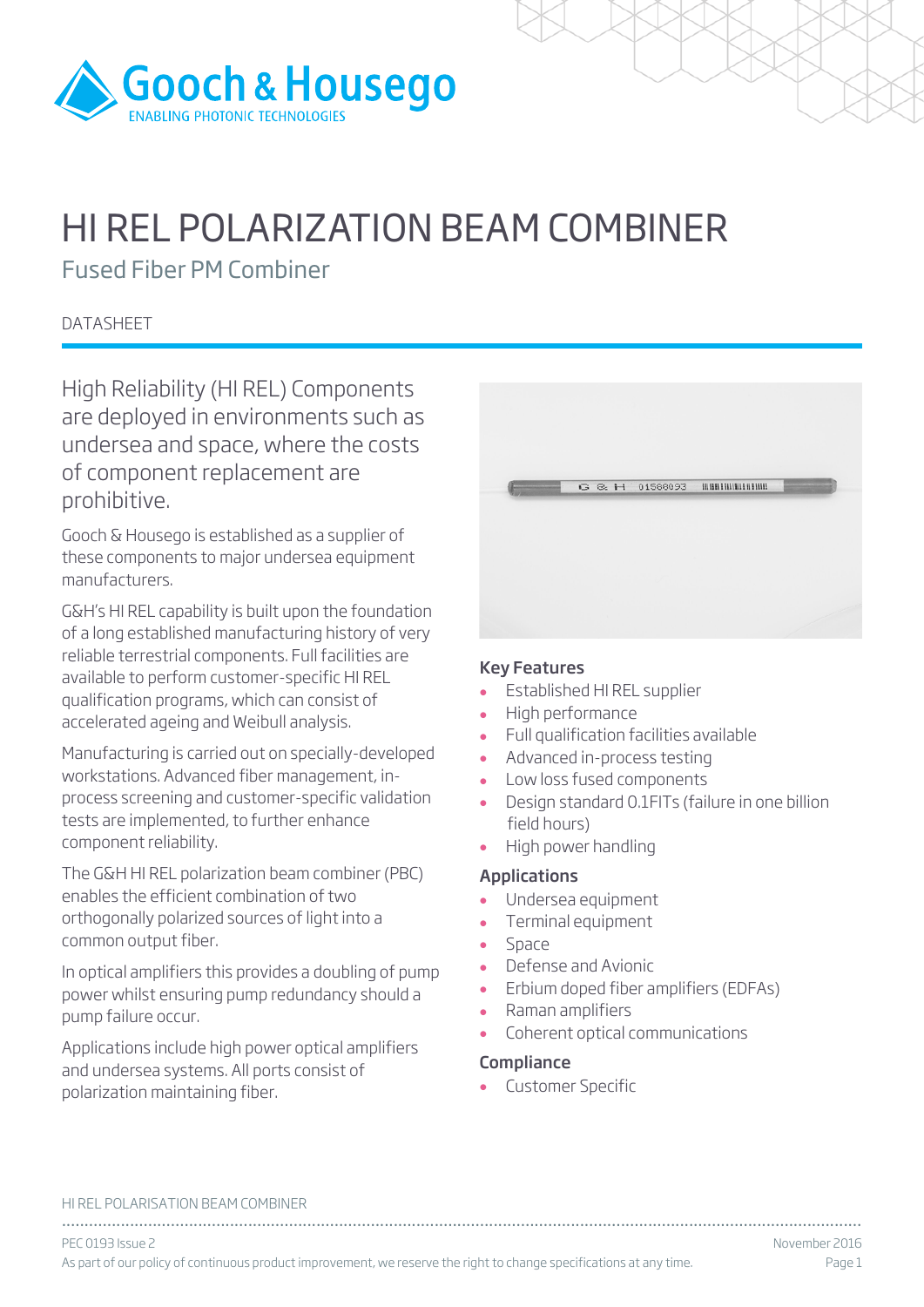### Optical Specifications<sup>5</sup>

| <b>Specification</b><br><b>Parameter</b> |          |                       |
|------------------------------------------|----------|-----------------------|
| Operating wavelengths <sup>1,2</sup>     | 975nm    |                       |
| Insertion loss (fast axis) $^3$          |          |                       |
| Grade H                                  | Max      | 0.70dB                |
| Insertion loss (slow axis) $3$           |          |                       |
| Grade H                                  | Max      | 0.55 dB               |
| Return loss/directivity <sup>4</sup>     | Min      | 50 dB                 |
| TDL (fast axis) $4$                      | Max(Typ) | $0.20$ dB $(0.10$ dB) |
| TDL (slow axis) $4$                      | Max(Typ) | $0.10$ dB (0.05 dB)   |
| Pigtail tensile load                     | Max      | 5 N                   |
| Optical power handling <sup>5,6</sup>    | Max      | 4 W                   |
| Fiber type                               |          | All ports PM fiber    |
| Pigtail                                  |          | Primary coated fiber  |
| Operating temperature<br>range           |          | $-5 - 45^{\circ}C$    |
| Storage temperature<br>range             |          | $-40 - 85^{\circ}C$   |

................................................................................................................................................................................

1 The optical specification is typically met 972 – 978 nm

2 Other wavelengths are available. Please contact the G&H sales office.

3 Insertion loss at center wavelength (not including TDL or connector losses).

4 Limits guaranteed by design.

5 Where operation powers >4 W are required the component housing and fiber must be adequately heat-sunk (contact G&H sales to discuss high power options).

6 Component performance and reliability under high power must be determined within the customer system.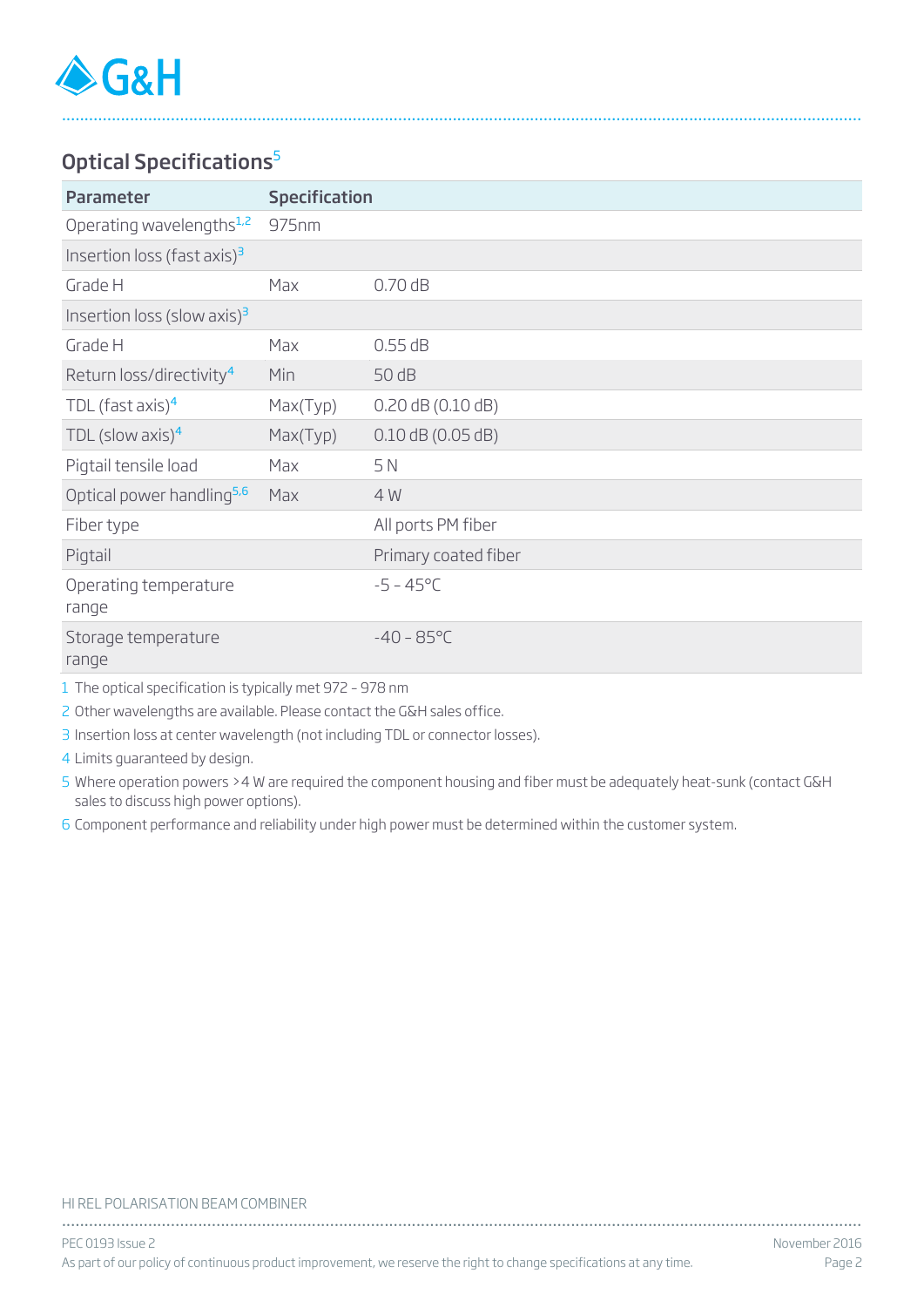

# Housing Options<sup>1</sup>

| <b>Housing Code</b> Description |         | Dimensions (mm)                                | Pigtail              |  |  |
|---------------------------------|---------|------------------------------------------------|----------------------|--|--|
|                                 | Regular | $3.0 \, (\emptyset) \times 71 \, (\mathsf{L})$ | Primary-coated fiber |  |  |

................................................................................................................................................................................

1 For alternative housing options please contact G&H sales

# Configuration



#### HI REL POLARISATION BEAM COMBINER